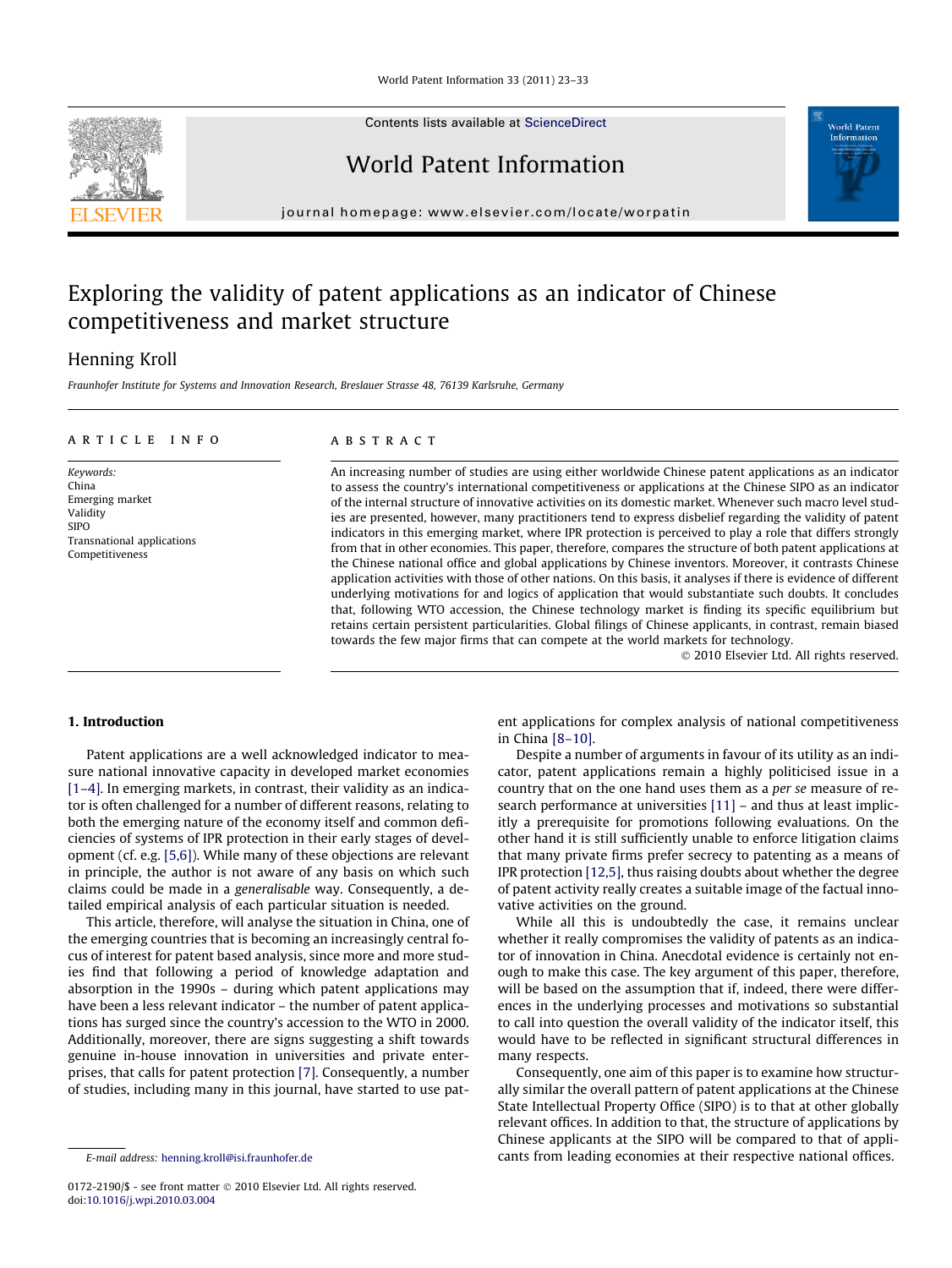#### 2. Conceptual background

In transformation economies, the validity of patent indicators is called into question for a number of reasons beyond those typically quoted for technologically leading economies.

Firstly, transforming economies are often also learning economies [\[13\]](#page--1-0) with such a substantial presence of foreign enterprises – both under foreign and local legal status – [\[14\]](#page--1-0) that the validity of patent applications at the national office as a measure of national innovative capability could be called into question. First and foremost, applications at a national office are a descriptor of national market structure. From that perspective, internationally controlled R&D constitutes one element of activities on the domestic market and poses no problem for interpretation. An analysis of national innovative potentials based on domestic applications at the national office, however, became difficult to interpret if we knew that those constitute but a tiny share of overall applications or if the majority of the inventors were foreign employees of foreign or multinational corporations (MNC) that just happen to apply under their Chinese postal address.

Secondly, it is often argued that – to a far greater than the usual extent – patenting in transforming economies is a can rather than a must option. As, typically, no suitable enforcement regime is in place for patented technologies, many firms resort to secrecy and non-disclosure rather than to seek legal protection of their inventions [\[12,5\].](#page--1-0) Arguably, the composition of patent activities does not really reflect the true composition of innovative activities and thus cannot be considered a valid indicator. In contrast, it is often argued that pioneering domestic technology firms (such as Huawei Technologies in China) or universities will use patent applications as a measure and token of performance to, with public support, generate visible beacons of innovation on the national stage. Additionally, governments of emerging nations tend to select certain national champions that they ''push out" onto the international market and strongly favour by means of export regulations.<sup>1</sup> Consequently, those will tend to dominate the patent landscape to a much higher extent than in more developed economies. Under such framework conditions it appears questionable if patent applications can provide valid evidence, both at the national and the international stage.

Finally, there is a tendency to argue that the national patenting offices of emerging economies oftentimes do not intend to or simply cannot technically live up to applying the same rules as common in the international lead offices such as the EPO or the USPTO. Firstly, due to the emerging nature of the domestic market and the lack of pre-existing IPR, national patent offices will tend to set lower requirements with regard to the inventive step needed. Moreover, filing for patents can be a politicised matter in emerging countries as policy makers want to demonstrate progress by means of increasing the total number of applications – thus exacerbating the common problem of junk patents to an intolerable degree. While due to its conceptual approach this paper cannot address this question in detail, it will compare the performance and structural set-up of Chinese applicants at the national office to those at international patent offices on which domestic policy decisions have no impact.

#### 3. The Chinese patent system – a brief overview

In China, as in any other country, patents are a means to protect intellectual property, i.e. to ensure a temporary monopoly for an invention made. To be granted, an application has to fulfil the criteria of novelty (not previously published elsewhere in the world), applicability (commercial utility) and sufficient inventive step (non-obviousness) [\[4,15\]](#page--1-0). Moreover, in China, as in many countries, intellectual property law distinguishes patents proper, utility models and industrial designs [\[16\]](#page--1-0). In some discussions about patenting in China these categories tend to be mixed up as, in direct translation, Chinese patent law speaks of utility models and industrial designs as 'utility patents' and 'design patents'. This article, however, will focus exclusively on patents proper, which in SIPO terminology are labelled 'invention patents'.

Since China's patent law came into force in 1985, applications by foreigners as well as China's domestic firms and individuals have grown rapidly [\[10,9\].](#page--1-0) Until recently, applications by foreign firms or individuals tended to concentrate on invention patents, while the majority of Chinese applications used to focus on utility models and industrial designs. In the course of the last 5 years, however, the number of domestic invention patents continues to increase. In 2006 109,435 applications were filed at the national SIPO while 6271 applications of transnational relevance were filed by Chinese applicants at the EPO and via PCT (transnational concept according to Frietsch and Schmoch [\[17\]](#page--1-0)).

In a broader sense, China has had a history of IPR protection legislation that dates back to the late 19th century. A patent system in the modern sense, however, only emerged in the year 1984 when the first modern patent law was adopted, and China signed up to the Paris Convention. Substantial revisions of this law in 1992 broadened the scope of patent protection to imported patented products and additional stipulations were added to support domestic applicants. It was this step becoming effective in January 1993 that technically brought China's patent law in line with international standards. Later, as a consequence of China's accession to the WTO and the resulting TRIPS stipulations, a major revision of the patent law was enacted, becoming effective in July 2001 [\[18,15\].](#page--1-0)

While a number of studies for example by Sun [\[19\]](#page--1-0) and Fai [\[18\]](#page--1-0) have in the past suggested that China's patent system is technically not that significantly different from that of other nations and, they have also confirmed that it reflects the notion that in China patenting is to a greater extent regarded as a means to promote technology diffusion (as politically desired by the Chinese government) rather than protecting inventors' rights (as desirable in a fully developed market economy) [\[6\]](#page--1-0).

More importantly, some studies have argued that it stands comparison with the country's 'physical production system', i.e. the innovative activities on the ground [\[7\].](#page--1-0) While China's innovation system shares many of the classical traits of the East Asian Tiger Economies it also displays some notable particularities. Among them is that China exhibits a much larger reliance on universities, public research institutes (PRI) and on enterprises spun-off from those as sources of innovative activity [\[7\]](#page--1-0). In contrast to that, the sprawling public enterprise sector has so far played less of a role in building China's innovative activity than could be expected, based on other East Asian experiences – such as Korea or Singapore [\[7\]](#page--1-0). Instead, [7] find that it were predominantly universities and private enterprises that have moved from a period of knowledge adaption and absorption in the 1990s to a stage of increased inhouse innovation evidenced by the number of own patent applications in a substantially decreased technological cycle time.

For the empirical situation to be analysed in this paper this has the following implications.

Firstly, the structure of Chinese applications is likely to display specific particularities. While the structure of applications differs between most countries and most offices, there are certain universal trends such as the home country bias (i.e. the share of applicants from a certain nation is highest at the national office of

Due to the nature of these policy activities no direct reference can be given. The assessment is based on press coverage and repeated conversation with both Chinese and European experts in China.